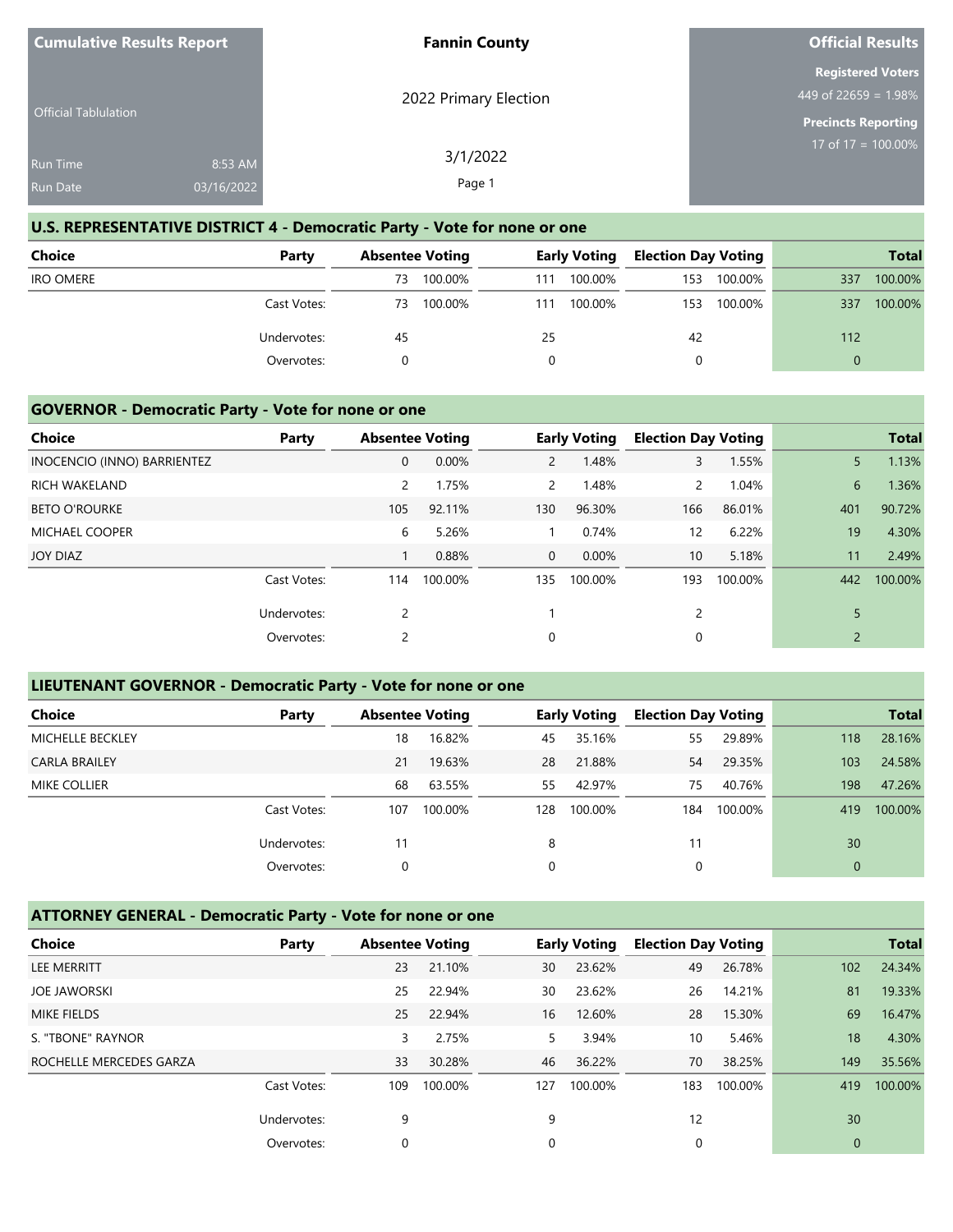| <b>Cumulative Results Report</b>   |                       | <b>Fannin County</b>  | <b>Official Results</b>                                                        |
|------------------------------------|-----------------------|-----------------------|--------------------------------------------------------------------------------|
| <b>Official Tablulation</b>        |                       | 2022 Primary Election | <b>Registered Voters</b><br>449 of 22659 = 1.98%<br><b>Precincts Reporting</b> |
| <b>Run Time</b><br><b>Run Date</b> | 8:53 AM<br>03/16/2022 | 3/1/2022<br>Page 2    | $17$ of 17 = 100.00%                                                           |

### **COMPTROLLER OF PUBLIC ACCOUNTS - Democratic Party - Vote for none or one**

| <b>Choice</b>      | Party       | <b>Absentee Voting</b> |         |     | <b>Early Voting</b> | <b>Election Day Voting</b> |         |              | <b>Total</b> |
|--------------------|-------------|------------------------|---------|-----|---------------------|----------------------------|---------|--------------|--------------|
| <b>TIM MAHONEY</b> |             | 40                     | 37.74%  | 45  | 35.71%              | 52                         | 29.05%  | 137          | 33.33%       |
| JANET T. DUDDING   |             | 54                     | 50.94%  | 53  | 42.06%              | 66                         | 36.87%  | 173          | 42.09%       |
| ANGEL LUIS VEGA    |             | 12                     | 11.32%  | 28  | 22.22%              | 61                         | 34.08%  | 101          | 24.57%       |
|                    | Cast Votes: | 106                    | 100.00% | 126 | 100.00%             | 179                        | 100.00% | 411          | 100.00%      |
|                    | Undervotes: | 12                     |         | 10  |                     | 16                         |         | 38           |              |
|                    | Overvotes:  | 0                      |         | 0   |                     | 0                          |         | $\mathbf{0}$ |              |

## **COMMISSIONER OF THE GENERAL LAND OFFICE - Democratic Party - Vote for none or one**

| <b>Choice</b>        | Party       | <b>Absentee Voting</b> |         |     | <b>Early Voting</b> | <b>Election Day Voting</b> |         |              | <b>Total</b> |
|----------------------|-------------|------------------------|---------|-----|---------------------|----------------------------|---------|--------------|--------------|
| <b>MICHAEL LANGE</b> |             | 23                     | 21.30%  | 31  | 25.20%              | 61                         | 35.67%  | 115          | 28.61%       |
| SANDRAGRACE MARTINEZ |             | 17                     | 15.74%  | 43  | 34.96%              | 48                         | 28.07%  | 108          | 26.87%       |
| <b>JINNY SUH</b>     |             | 18                     | 16.67%  | 16  | 13.01%              | 26                         | 15.20%  | 60           | 14.93%       |
| JAY KLEBERG          |             | 50                     | 46.30%  | 33  | 26.83%              | 36                         | 21.05%  | 119          | 29.60%       |
|                      | Cast Votes: | 108                    | 100.00% | 123 | 100.00%             | 171                        | 100.00% | 402          | 100.00%      |
|                      | Undervotes: | 10                     |         | 13  |                     | 24                         |         | 47           |              |
|                      | Overvotes:  | 0                      |         | 0   |                     | 0                          |         | $\mathbf{0}$ |              |

## **COMMISSIONER OF AGRICULTURE - Democratic Party - Vote for none or one**

| Choice            | Party       | <b>Absentee Voting</b> |         |     | <b>Early Voting</b> | <b>Election Day Voting</b> |         |          | <b>Total</b> |
|-------------------|-------------|------------------------|---------|-----|---------------------|----------------------------|---------|----------|--------------|
| ED IRESON         |             | 45                     | 42.45%  | 30  | 23.81%              | 35                         | 19.55%  | 110      | 26.76%       |
| <b>SUSAN HAYS</b> |             | 61                     | 57.55%  | 96  | 76.19%              | 144                        | 80.45%  | 301      | 73.24%       |
|                   | Cast Votes: | 106                    | 100.00% | 126 | 100.00%             | 179                        | 100.00% | 411      | 100.00%      |
|                   | Undervotes: | 12                     |         | 10  |                     | 16                         |         | 38       |              |
|                   | Overvotes:  |                        |         | 0   |                     | 0                          |         | $\Omega$ |              |

## **RAILROAD COMMISSIONER - Democratic Party - Vote for none or one**

| Choice       | Party       |    | <b>Absentee Voting</b> |     | <b>Early Voting</b> | <b>Election Day Voting</b> |         |     | <b>Total</b> |
|--------------|-------------|----|------------------------|-----|---------------------|----------------------------|---------|-----|--------------|
| LUKE WARFORD |             | 89 | 100.00%                | 122 | 100.00%             | 164                        | 100.00% | 375 | 100.00%      |
|              | Cast Votes: | 89 | 100.00%                | 122 | 100.00%             | 164                        | 100.00% | 375 | 100.00%      |
|              | Undervotes: | 29 |                        | 14  |                     | 31                         |         | 74  |              |
|              | Overvotes:  |    |                        |     |                     |                            |         |     |              |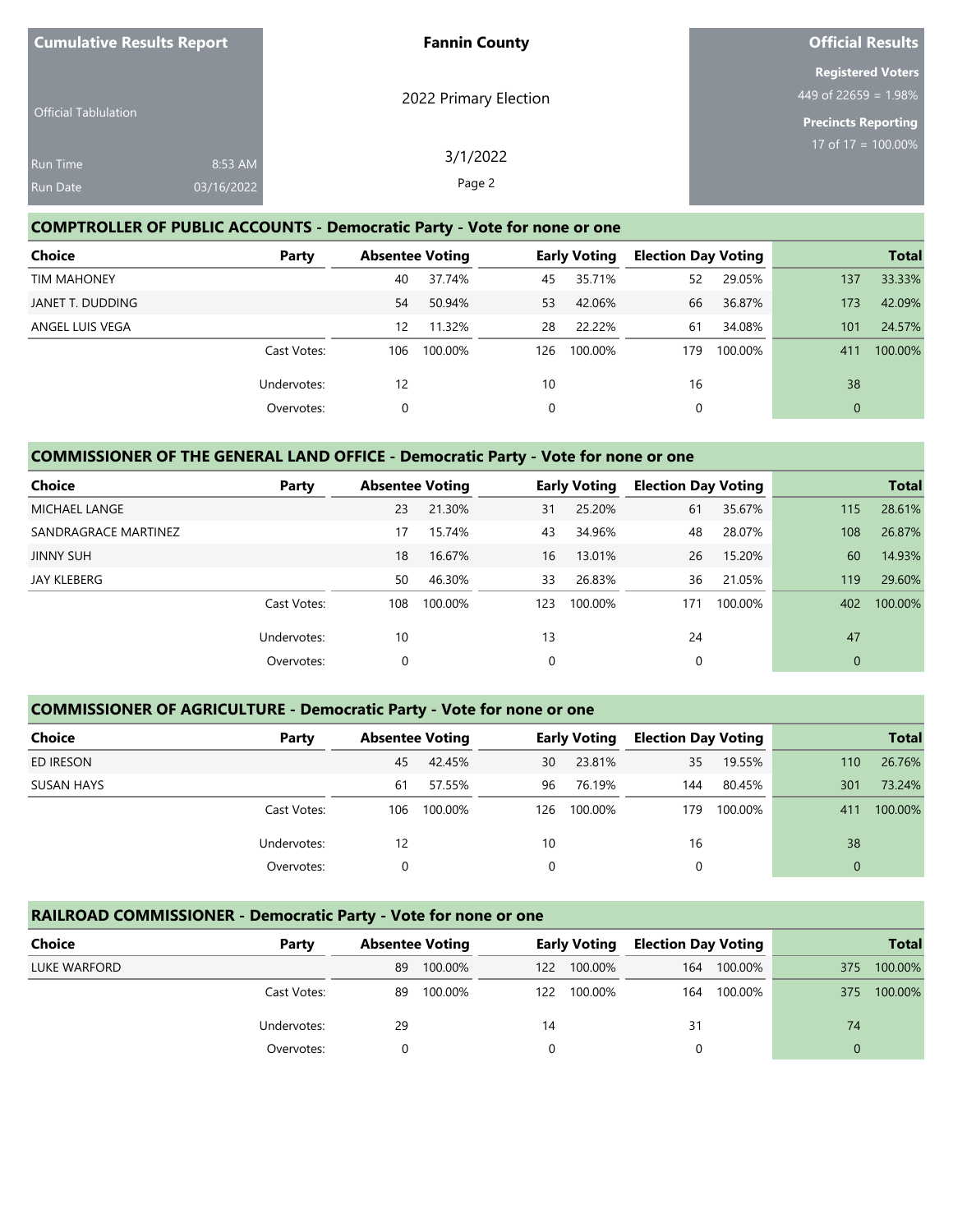| <b>Cumulative Results Report</b> |                       | <b>Fannin County</b>  | <b>Official Results</b>                                                           |
|----------------------------------|-----------------------|-----------------------|-----------------------------------------------------------------------------------|
| <b>Official Tablulation</b>      |                       | 2022 Primary Election | <b>Registered Voters</b><br>449 of 22659 = $1.98\%$<br><b>Precincts Reporting</b> |
| <b>Run Time</b><br>Run Date      | 8:53 AM<br>03/16/2022 | 3/1/2022<br>Page 3    | 17 of 17 = $\overline{100.00\%}$                                                  |

#### **JUSTICE, SUPREME COURT, PLACE 3 - Democratic Party - Vote for none or one**

| Choice        | Party       | <b>Absentee Voting</b> |         | Early Voting |         | <b>Election Day Voting</b> |         | <b>Total</b> |         |
|---------------|-------------|------------------------|---------|--------------|---------|----------------------------|---------|--------------|---------|
| ERIN A NOWELL |             | 92                     | 100.00% | 124          | 100.00% | 165                        | 100.00% | 381          | 100.00% |
|               | Cast Votes: | 92                     | 100.00% | 124          | 100.00% | 165                        | 100.00% | 381          | 100.00% |
|               | Undervotes: | 26                     |         | 12           |         | 30                         |         | 68           |         |
|               | Overvotes:  |                        |         |              |         |                            |         | $\Omega$     |         |

#### **JUSTICE, SUPREME COURT, PLACE 5 - Democratic Party - Vote for none or one**

| <b>Choice</b>  | Party       | <b>Absentee Voting</b> |         | <b>Early Voting</b> |             | <b>Election Day Voting</b> |             |          | <b>Total</b> |
|----------------|-------------|------------------------|---------|---------------------|-------------|----------------------------|-------------|----------|--------------|
| AMANDA REICHEK |             | 94                     | 100.00% | 122                 | 100.00%     | 162                        | 100.00%     | 378      | 100.00%      |
|                | Cast Votes: | 94                     | 100.00% |                     | 122 100.00% |                            | 162 100.00% | 378      | 100.00%      |
|                | Undervotes: | 24                     |         | 14                  |             | 33                         |             |          |              |
|                | Overvotes:  |                        |         |                     |             |                            |             | $\Omega$ |              |

#### **JUSTICE, SUPREME COURT, PLACE 9 - Democratic Party - Vote for none or one**

| Choice                 | Party       | <b>Absentee Voting</b> |         | <b>Early Voting</b> |         | <b>Election Day Voting</b> |         |          | <b>Total</b> |
|------------------------|-------------|------------------------|---------|---------------------|---------|----------------------------|---------|----------|--------------|
| <b>JULIA MALDONADO</b> |             | 93                     | 100.00% | 122.                | 100.00% | 164                        | 100.00% | 379      | 100.00%      |
|                        | Cast Votes: | 93                     | 100.00% | 122                 | 100.00% | 164                        | 100.00% | 379      | 100.00%      |
|                        | Undervotes: | 25                     |         | 14                  |         | 31                         |         | 70       |              |
|                        | Overvotes:  | 0                      |         |                     |         |                            |         | $\Omega$ |              |

## **JUSTICE, COURT OF CRIMINAL APPEALS PLACE 5 - Democratic Party - Vote for none or one**

| Choice       | Party       | <b>Absentee Voting</b> |         | <b>Early Voting</b> |         | <b>Election Day Voting</b> |         |     | <b>Total</b> |
|--------------|-------------|------------------------|---------|---------------------|---------|----------------------------|---------|-----|--------------|
| DANA HUFFMAN |             | 93                     | 100.00% | 122                 | 100.00% | 166                        | 100.00% | 381 | 100.00%      |
|              | Cast Votes: | 93                     | 100.00% | 122                 | 100.00% | 166                        | 100.00% | 381 | 100.00%      |
|              | Undervotes: | 25                     |         | 14                  |         | 29                         |         | 68  |              |
|              | Overvotes:  |                        |         |                     |         |                            |         |     |              |

## **JUSTICE, COURT OF CRIMINAL APPEALS PLACE 6 - Democratic Party - Vote for none or one**

| Choice         | Party       |    | <b>Absentee Voting</b> |     | <b>Early Voting</b> | <b>Election Day Voting</b> |             |     | <b>Total</b> |
|----------------|-------------|----|------------------------|-----|---------------------|----------------------------|-------------|-----|--------------|
| ROBERT JOHNSON |             | 93 | 100.00%                | 120 | 100.00%             | 165                        | 100.00%     | 378 | 100.00%      |
|                | Cast Votes: | 93 | 100.00%                | 120 | 100.00%             |                            | 165 100.00% | 378 | 100.00%      |
|                | Undervotes: | 25 |                        | 16  |                     | 30                         |             | 71  |              |
|                | Overvotes:  |    |                        |     |                     |                            |             |     |              |